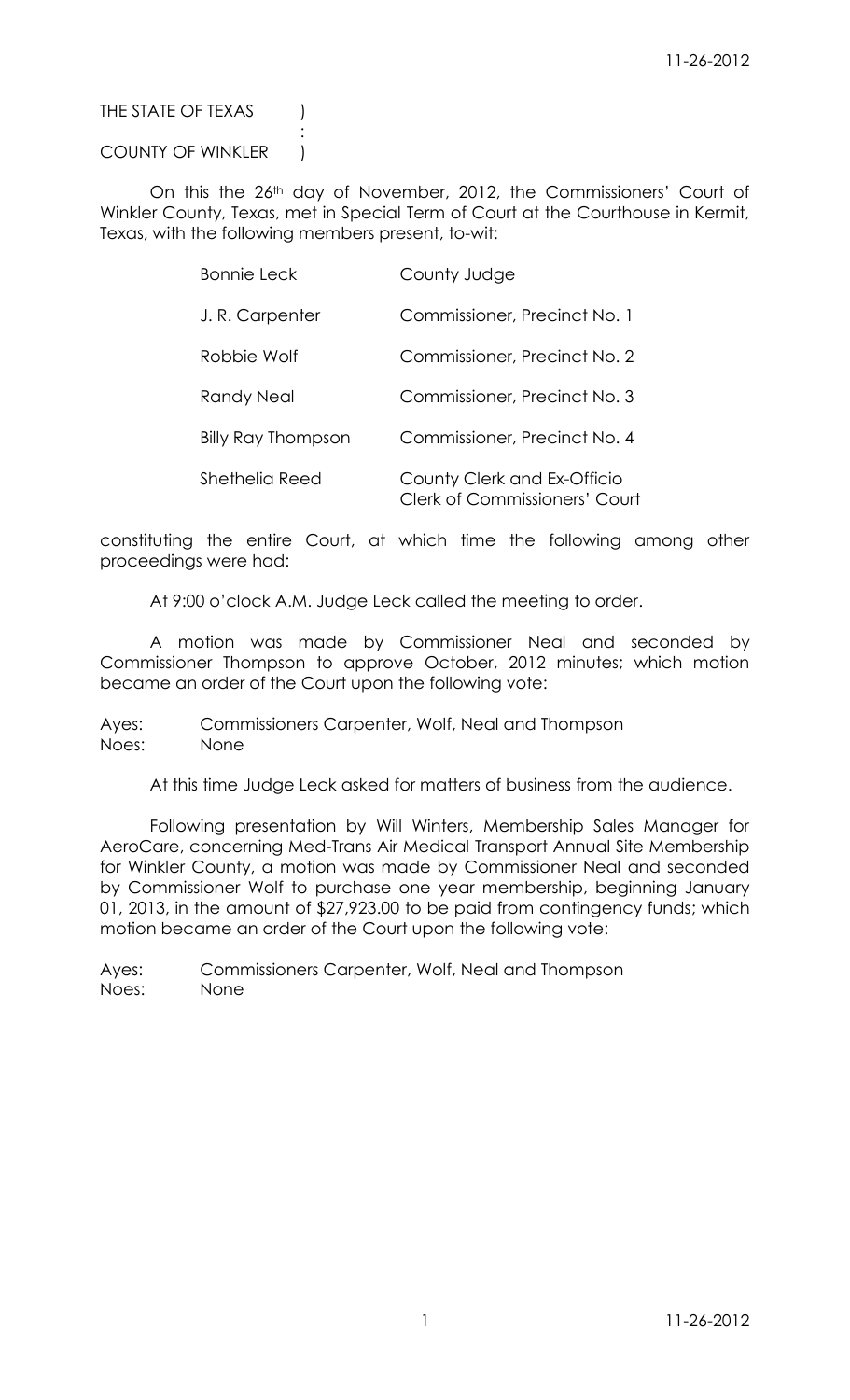

Plan Code: 5767

**AERO CARE** Med-Trans Air Medical Transport Annual Site Membership<br>For Winkler County



County:

**Winkler County** 100 East Winkler PO Box Drawer Y Kermit, TX 79745 Bonnie Leck 432-586-6658 Fax: 432-586-3223 none<br>Winkler

**FagleMed** 



#### **Covered Individuals and Transports:**

Membership Sales Manager/ Base: Will Winters/JR

Any individual who resides within the boundaries of Winkler County, Texas when<br>transported for medical necessity by Med-Trans, Inc. (d/b/a AeroCare) will be covered under<br>the standard terms and conditions for a Med-Trans m Transport must:

- Be from a pickup location in Winkler Co, Texas  $\bullet$
- Or from the adjacent counties of; Loving, Andrews, Ector, Ward Counties in Texas or Lea County in New Mexico

If the covered person transported is uninsured at the time of transport;

Med-Trans will bill the covered person at the "Medicare Allowable Rate" for the transport.

Fees:

Winkler County will pay to Med-Trans Inc., a total of \$27,923.00 annual.

#### **Upgrade Benefit to Covered Individuals:**

Any individual who resides within the boundaries of Winkler County may elect to obtain a full household membership (waives T&C exemptions listed above, includes coverage outside the herein listed service area) for an addit

#### Duration:

This Membership plan proposal will be effective for (1) year from the date it is signed by both MedTrans and Winkler County, and will be evaluated by both parties for renewal at least 30 days prior to the end of the one (1

DEC 97 2012

P.O. Box 948 West Plains, MO 65775 (800) 793-0010

Page 1 of 3<br>1. Initial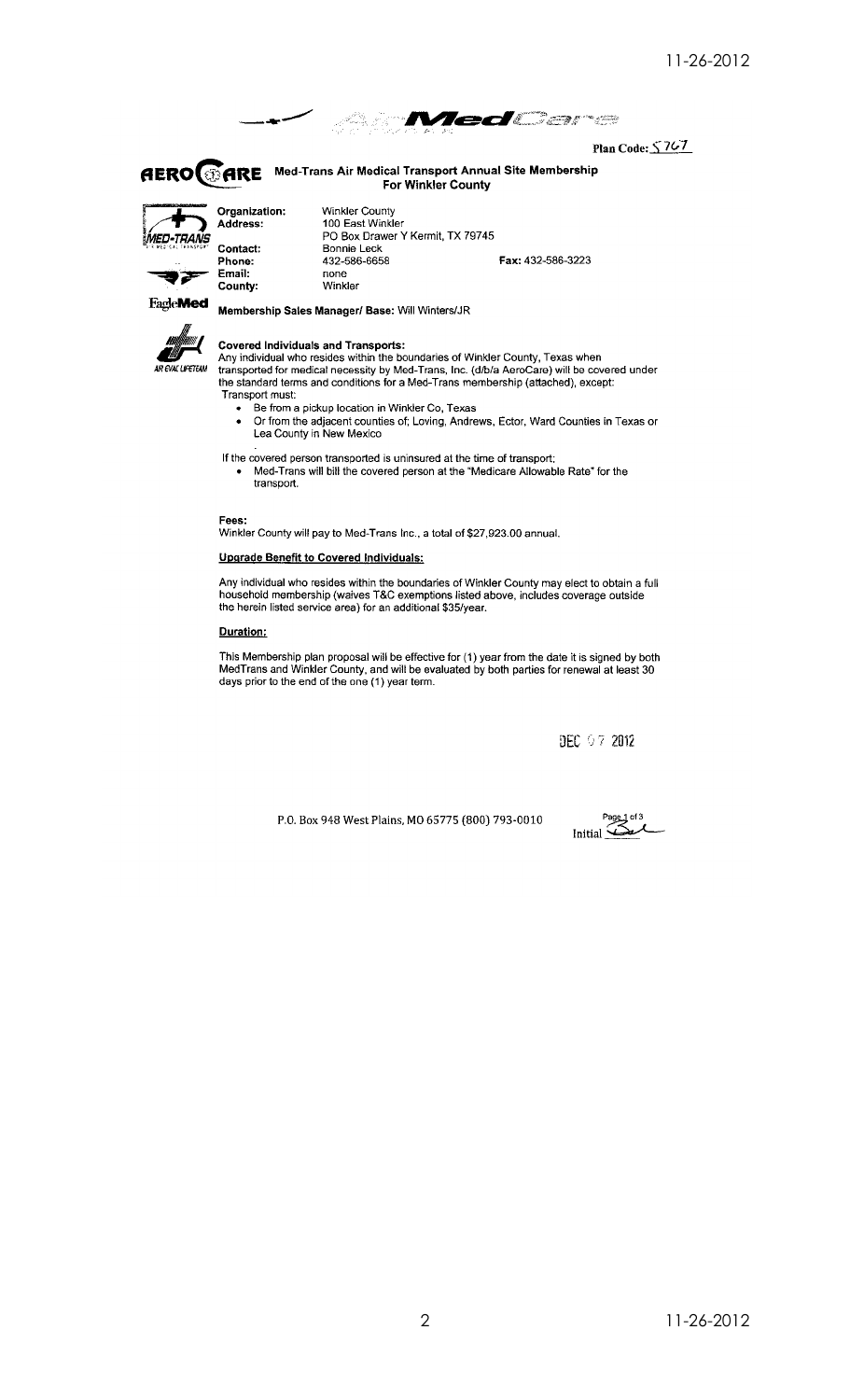

# **AERO BARE** Terms and Conditions



A Med-Trans Corporation ("Company") membership ensures the patient will have no out-of-pocket<br>flight expenses if flown by the Company or another AirMedCare Network participating provider<br>(together with the Company, each an or third party responsibility, subject to the following terms and conditions:



Patient transport will be to the closest appropriate medical facility for medical conditions that are<br>deemed by AMCN Provider attending medical professionals to be life- or limb-threatening, or that could lead to permanent disability, and which require emergency air ambulance transport. A<br>patient's medical condition, not membership status, will dictate whether or not air transportation is appropriate and required. Under all circumstances, an AMCN Provider retains the sole right and responsibility to determine whether or not a patient is flown.



 $\overline{2}$ .

AMCN Provider air ambulance services may not be available when requested due to factors beyond its control, such as use of the appropriate aircraft by another patient or other<br>circumstances governed by operational requirements or restrictions including, but not limited to,<br>equipment manufacturer limitations, patient condition, age or size, or weather conditions. FAA restrictions prohibit most AMCN<br>Provider aircraft from flying in inclement weather conditions. The primary determinant of whether to accept a flight is always the safety of the patient and medical flight crews.

- Members who have insurance or other benefits, or third party responsibility claims, that cover the cost of ambulance services are financially liable for the cost of AMCN Provider services up to the  $3<sub>1</sub>$ cost of ambulance services are financially liable for the cost of AMCN Provider services up to the<br>limit of any such available coverage. In return for payment of the membership fee, the AMCN<br>Provider will consider its air
- Membership starts 15 days after the Company receives a complete application with full payment; however, the waiting period will be waived for unforeseen events occurring during such time.<br>Members must be natural persons. Memberships are non-refundable and non-transferable.
- Some state laws prohibit Medicaid beneficiaries from being offered membership or being 5. accepted into membership programs. By applying, members certify to the Company that they are not Medicaid beneficiaries
- These terms and conditions supersede all previous terms and conditions between a member and the Company or AirMedCare Network, including any other writings, or verbal representations, 6. relating to the terms and conditions of membership.

[signature page next]

DEC 07 2012

P.O. Box 948 West Plains, MO 65775 (800) 793-0010

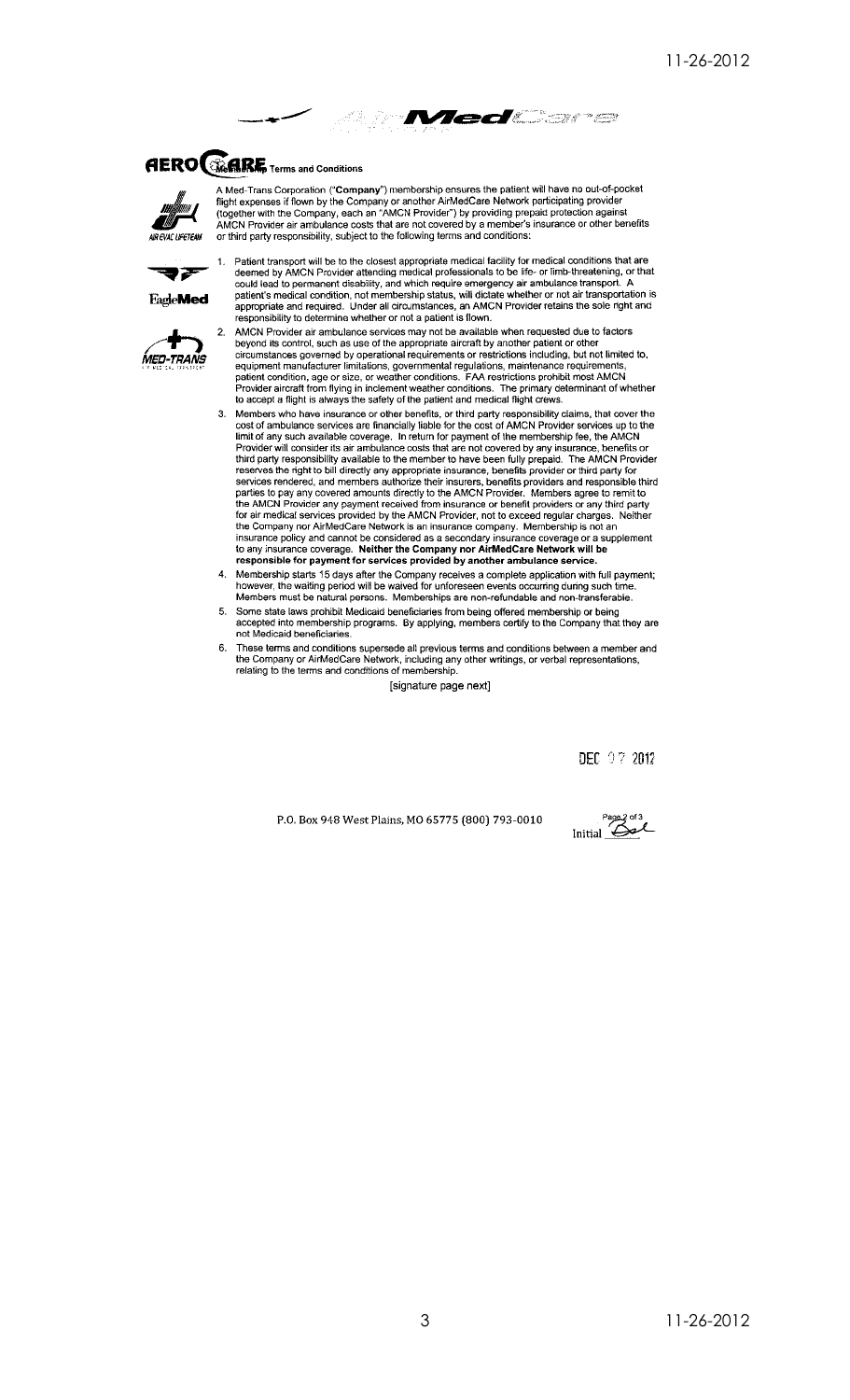*MedCare* 

**AERO GARE** [signature page to Med-Trans Corpoation Site Membership Agreement]



areed to by: Sionature 32

**Keith Hovey**<br>Printed Name EagleMed -



**Vice President of Membership** Title

**AirMedCare Network** Company Name

/13/12  $\overline{Data}$ 

Signature

Donnie Leck **Printed Name** Count  $w_{inter}$ 

**Title** Winkler Cou Organization Name

26,2012 vem h e Date

DEC 07 2012

P.O. Box 948 West Plains, MO 65775 (800) 793-0010

 $P_{2043}$  of 3

The Court received reports from Robin Hawkins, Director, regarding activities at the Senior Citizens Recreation Center; Chase Settle, Extension Agent – Agriculture, regarding 4-H activities and Sandra Shepard, Paramedic, regarding the Emergency Medical Service and.

There was no financial information or monthly reports regarding Winkler County Memorial Hospital for the Court to consider at this time.

There were no Winkler County Memorial Hospital line item transfers, budget amendments or salary schedule changes for the Court to consider at this time.

A motion was made by Commissioner Neal and seconded by Commissioner Thompson to approve request of Geneva Baker to use Recreation Center at County Park in Kermit for birthday party on Sunday, December 16, 2012; which motion became an order of the Court upon the following vote: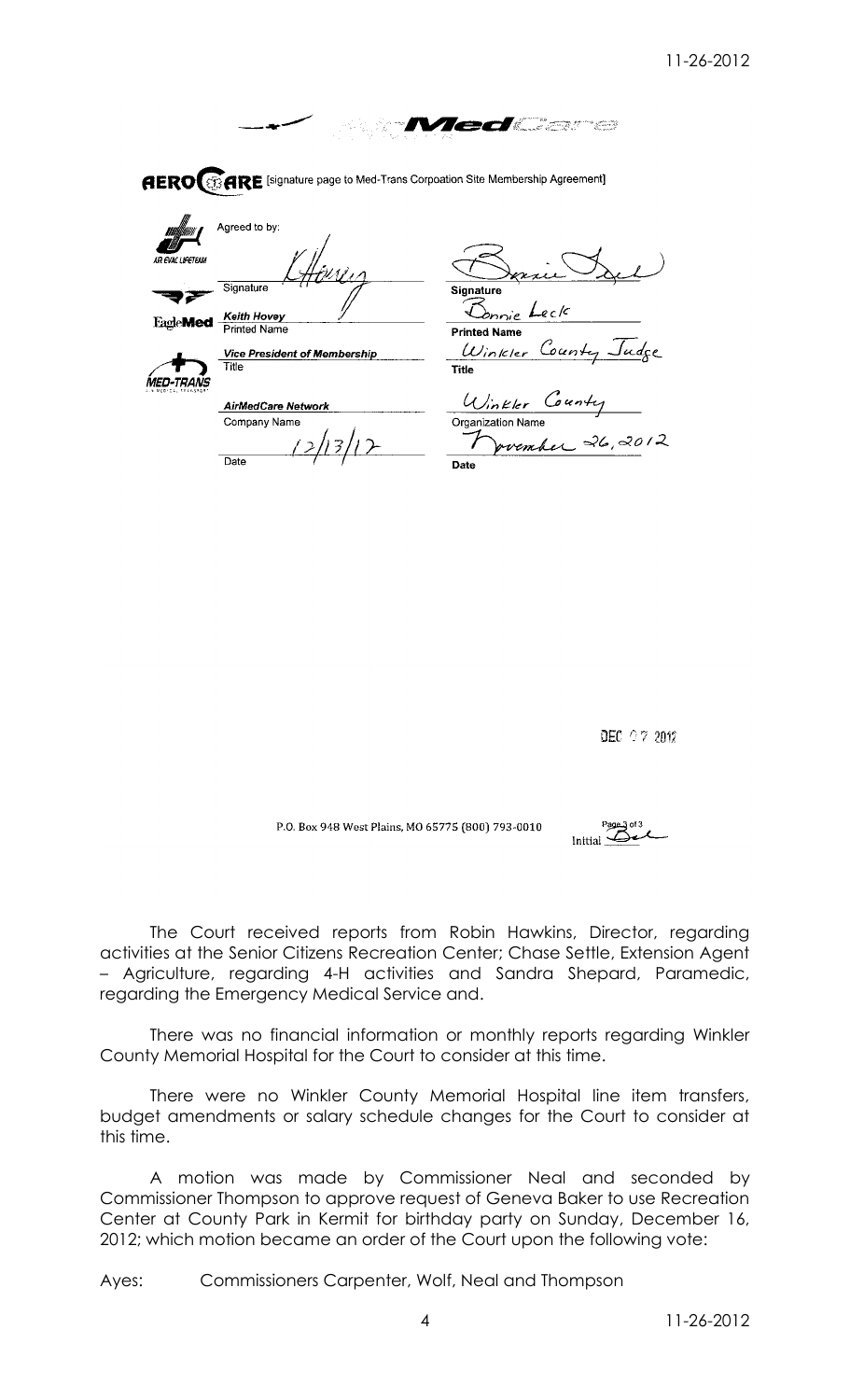Noes: None

A motion was made by Commissioner Neal and seconded by Commissioner Thompson to approve request of Socorro Juarez to use Recreation Center at County Park in Kermit for graduation party on Saturday, June 08, 2013; which motion became an order of the Court upon the following vote:

Ayes: Commissioners Carpenter, Wolf, Neal and Thompson Noes: None

A motion was made by Commissioner Neal and seconded by Commissioner Thompson to approve request of Patty Muniz to use Recreation Center at County Park in Kermit for birthday party on Saturday, December 08, 2012; which motion became an order of the Court upon the following vote:

Ayes: Commissioners Carpenter, Wolf, Neal and Thompson Noes: None

A motion was made by Commissioner Thompson and seconded by Commissioner Neal to approve request of Garden Club to use foyer of Courthouse for plant sale on Friday, April 12, 2013; which motion became an order of the Court upon the following vote:

Ayes: Commissioners Carpenter, Wolf, Neal and Thompson Noes: None

Agenda item regarding request of Sheriff to hire jailer for Winkler County Law Enforcement Center to fill vacancy was not needed at this time.

A motion was made by Commissioner Neal and seconded by Commissioner Thompson to set the following dates as County holidays for 2013:

| New Year's Day          | Tuesday, January 01, 2013  |
|-------------------------|----------------------------|
| Martin Luther King Day* | Monday, January 21, 2013   |
| President's Day         | Monday, February 18, 2013  |
| Good Friday             | Friday, March 29, 2013     |
| <b>Memorial Day</b>     | Monday, May 27, 2013       |
| Independence Day        | Thursday, July 04, 2013    |
| Labor Day               | Monday, September 02, 2013 |
| Veterans' Day           | Monday, November 11, 2013  |
| Thanksgiving            | Thursday and Friday,       |
|                         | November 28 and 29, 2013   |
| Christmas               | Tuesday and Wednesday,     |
|                         | December 24 and 25, 2013   |
|                         |                            |

\*Floating holiday for Winkler County Road and Bridge and Park employees,

Winkler County Law Enforcement Center employees:

Six (6) days paid time off beginning January 01, 2013 Six (6) days paid time off beginning July 01, 2013

which motion became an order of the Court upon the following vote: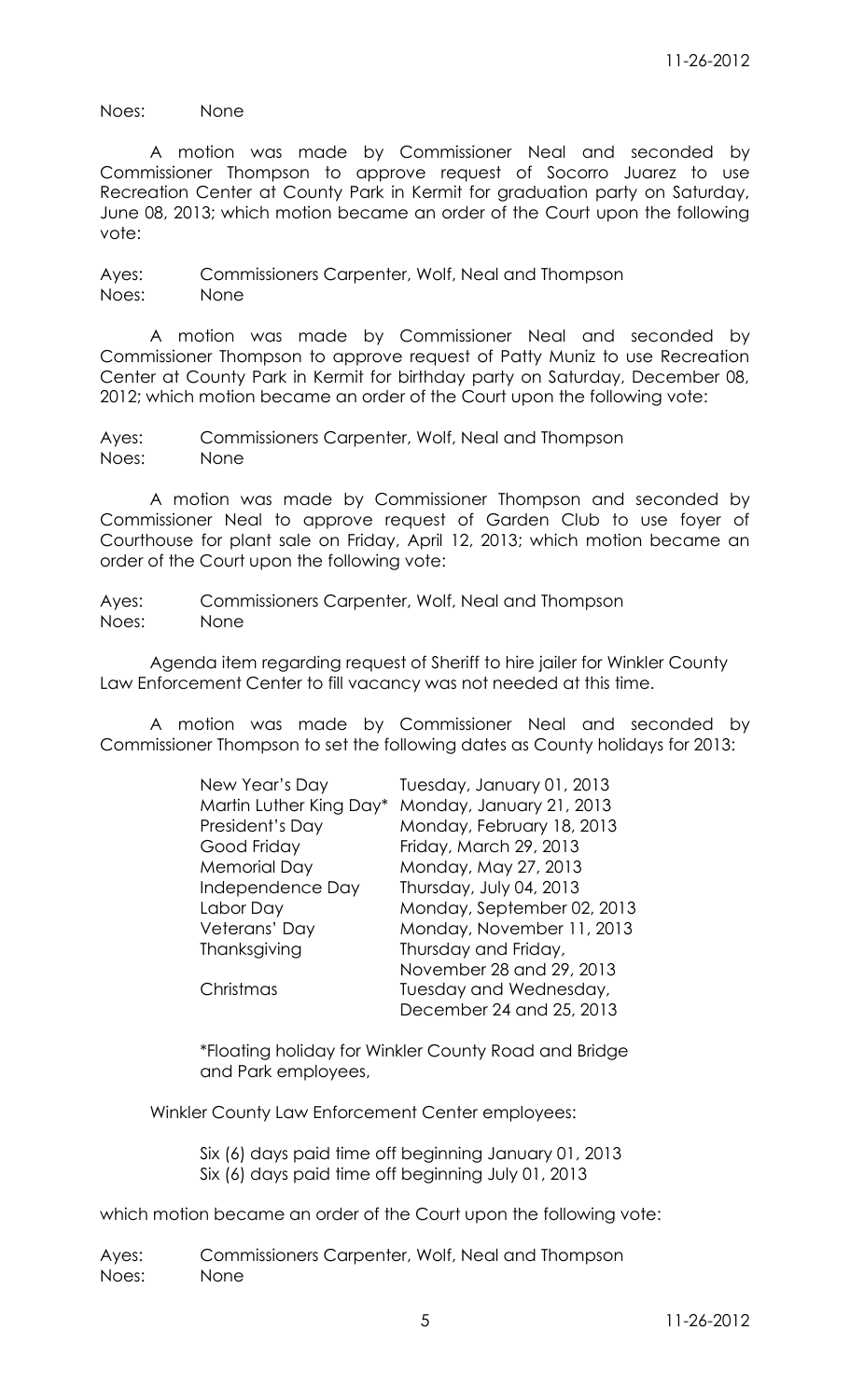A motion was made by Commissioner Neal and seconded by Commissioner Thompson to approve payment in the amount of \$8,567.77 plus benefits for unused holiday time for 2012 to deputies and jailers at Law Enforcement Center from budgeted funds; which motion became an order of the Court upon the following vote:

|                                     |         |             | <b>TOTAL AMOUNT PAID</b> |            |  |  |  |  |  |
|-------------------------------------|---------|-------------|--------------------------|------------|--|--|--|--|--|
|                                     |         |             |                          | \$8,567.77 |  |  |  |  |  |
|                                     |         |             |                          |            |  |  |  |  |  |
|                                     |         |             |                          |            |  |  |  |  |  |
|                                     |         | <b>WAGE</b> |                          | <b>HRS</b> |  |  |  |  |  |
| <b>DEPUTIES</b>                     |         |             |                          |            |  |  |  |  |  |
| J. ARMENDARIZ (Field Dep 404-012    |         | 18.77       | \$600.64                 | 32.00      |  |  |  |  |  |
| C. GARRETT (Field Dep)              | 404-012 | 17.53       | \$280.48                 | 16.00      |  |  |  |  |  |
| D. MITCHELL (Chief Investig 404-012 |         | 19.83       | \$634.56                 | 32.00      |  |  |  |  |  |
| J. SOLTERO (Field Dep)              | 404-012 | 18.77       | \$150.16                 | 8.00       |  |  |  |  |  |
| L. STROUD (Field Deputy)            | 404-012 | 17.53       | \$560.96                 | 32.00      |  |  |  |  |  |
| B. TRIBBLE (Field Dep)              | 404-012 | 17.53       | \$560.96                 | 32.00      |  |  |  |  |  |
|                                     |         |             |                          |            |  |  |  |  |  |
|                                     |         |             |                          |            |  |  |  |  |  |
|                                     |         |             |                          |            |  |  |  |  |  |
|                                     |         |             |                          |            |  |  |  |  |  |
| <b>JAILERS</b>                      |         |             |                          |            |  |  |  |  |  |
| L. ALEXANDER                        | 404-012 | 14.89       | \$476.48                 | 32.00      |  |  |  |  |  |
| J. ASHABRANNER                      | 404-012 | 14.89       | \$357.36                 | 24.00      |  |  |  |  |  |
| C. CARTWRIGHT                       | 404-012 | 16.19       | \$518.08                 | 32.00      |  |  |  |  |  |
| A. GLOVER                           | 404-012 | 16.19       | \$388.56                 | 24.00      |  |  |  |  |  |
| D. JOHNSON                          | 404-012 | 14.89       | \$357.36                 | 24.00      |  |  |  |  |  |
| R. KYLE                             | 404-012 | 15.14       | \$484.48                 | 32.00      |  |  |  |  |  |
| J. MARTINEZ                         | 404-012 | 15.14       | \$484.48                 | 32.00      |  |  |  |  |  |
| <b>J. MONTEZ</b>                    | 404-012 | 14.89       | \$476.48                 | 32.00      |  |  |  |  |  |
| D. PRICE                            | 404-012 | 15.14       | \$484.48                 | 32.00      |  |  |  |  |  |
| C. REYNOLDS                         | 404-012 | 15.64       | \$375.36                 | 24.00      |  |  |  |  |  |
| K. SOTELO                           | 404-012 | 14.89       | \$476.48                 | 32.00      |  |  |  |  |  |
| <b>B. SPAULDING</b>                 | 404-012 | 15.14       | \$484.48                 | 32.00      |  |  |  |  |  |
| <b>B. SPAULDING</b>                 | 404-023 | 0.25        | \$160.00                 | 640.00     |  |  |  |  |  |
| <b>B. SPAULDING</b>                 | 404-014 | 0.37        | \$13.69                  | 37.00      |  |  |  |  |  |
| W. UNDERWOOD                        | 404-012 | 15.14       | \$242.24                 | 16.00      |  |  |  |  |  |
|                                     |         |             |                          |            |  |  |  |  |  |
| <b>TOTAL</b>                        |         |             | \$8,567.77               |            |  |  |  |  |  |

Ayes: Commissioners Carpenter, Wolf, Neal and Thompson Noes: None

A motion was made by Commissioner Wolf and seconded by Commissioner Carpenter to approve purchase of hand-held radio in the amount of \$1,565.00 for Precinct No. 2 Constable from budgeted constable salary funds; which motion became an order of the Court upon the following vote:

Ayes: Commissioners Carpenter, Wolf, Neal and Thompson Noes: None

A motion was made by Commissioner Neal and seconded by Commissioner Thompson to approve grant application to Texas J-RAC on behalf of Winkler County Emergency Medical Service for Stryker Power Pro ambulance cot in the amount of \$12,707.20; which motion became an order of the Court upon the following vote: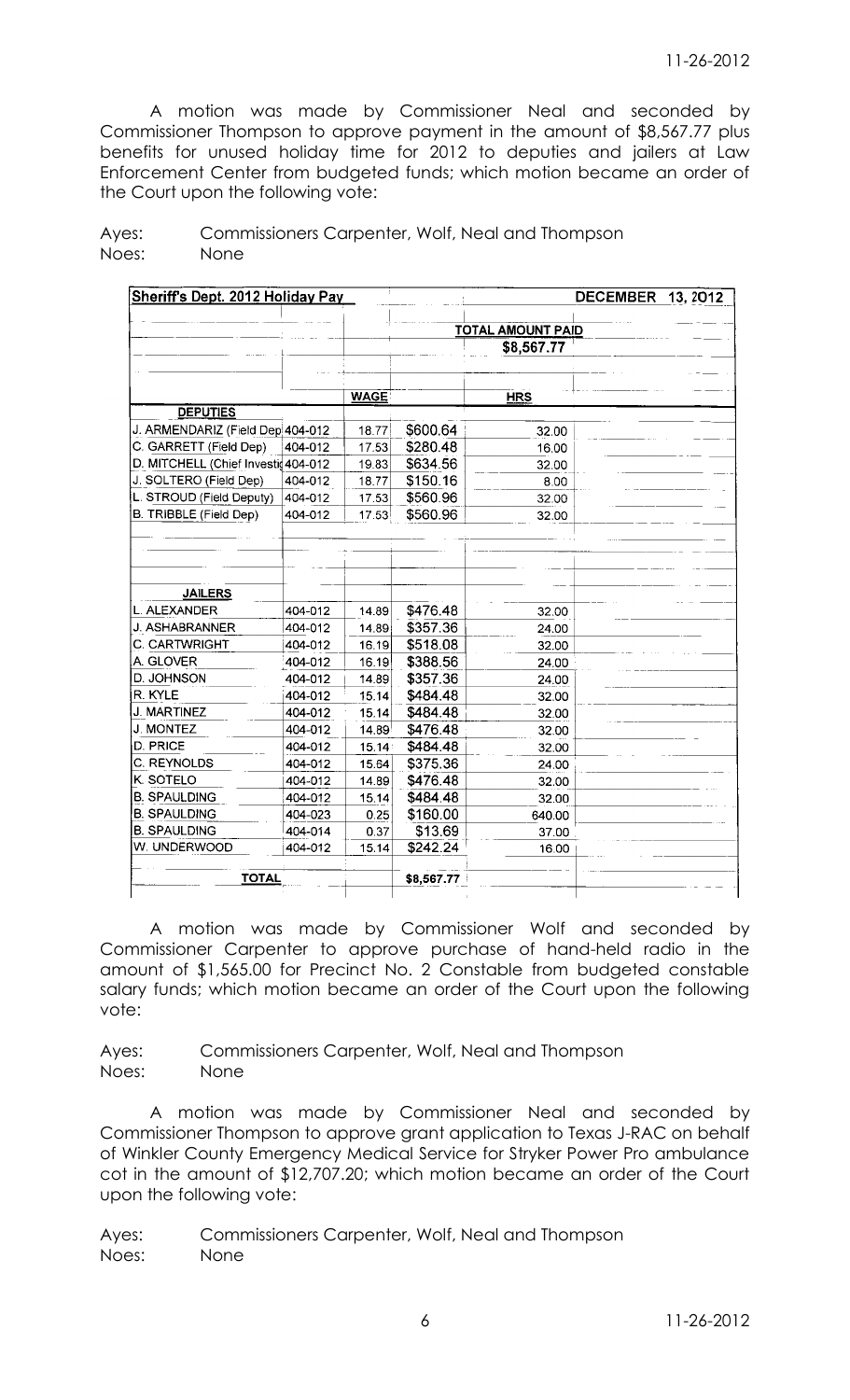A motion was made by Commissioner Thompson and seconded by Commissioner Neal to approve Pipeline Construction and Indemnity Contract between Winkler County and Southern Union Gas Services Ltd for road bore on County Road 404; which motion became an order of the Court upon the following vote:

Commissioners Carpenter, Wolf, Neal and Thompson Ayes: Noes: None

> County Road Number 404 **Precinct Number**

### PIPELINE CONSTRUCTION AND<br>INDEMNITY CONTRACT

#### **State of Texas County of Winkler**

Comes now Winkler County Commissioners' Court, by and through The Honorable Bonnie<br>Leck, County Judge, and Southern Union Gas Services Ltd., Applicant, which makes this a contract governing the installation of a 8" gas pipeline, and in support of same, the parties make the following agreements and covenants:

1. The parties to this Agreement are Winkler County, Texas and Southern Union Gas Services, Ltd. Winkler County agrees to grant Southern Union Gas Services, Ltd. at their expense, the right to construct (i.e. road crossing ......<br>404 31°43'55.52"N

102°57'00.13"W

#### 2. CONDITIONS

When Applicant installs a Facility in the crossing area, the following terms and conditions shall apply:

- Applicant shall comply with all requirements of the Texas Underground Facility Appear state compay with an individualism of the Texas Utilities Code, and assumes<br>all risks and liabilities pursuant to that Section.
- ar tass and momento parsume to an depth consistent with the Odessa District of<br>the Texas Department of Transportation requirements from easement to easement.<br>Applicant shall install and maintain suitable buried markers ind  $\mathbf{b}$ .
- $\mathbf{c}$ .
- 
- c. Applicant shall install and maintain suitable bured markers indicating the<br>location of Applicant's Facility in the crossing area.<br>Applicant shall carry out all work in the crossing area in a proper and diligent<br>manner a easements.
- Exercise to the Agreement, Applicant shall have available at the crossing area a copy of this Agreement approved by Winkler County Commissioners' Court.
- e. Applicant shall ensure that the work is carried out in accordance with the technical details that are set out in its request for permission that have been accepted by Winkler County and in accordance with the Location P
- h. The Applicant shall inform its contractors of their responsibilities regarding any
- construction or installation of a facility subject to this Agreement.<br>When necessary to protect the public, the Applicant shall fence or barricade the<br>area around the excavation and shall erect such warning signs as requir
- i. Applicant shall ensure that the weight of any equipment crossing over Winkler<br>County roads will not cause any damage to said roads. Applicant shall, if requested by Winkler County field representative, ramp the crossing area during<br>any such crossing of equipment.
- 
- any such crossing of equipment.<br>
K. Applicant shall physically support Winkler County bridges, culvert crossings and<br>
toad easements as required, or as directed by Winkler County, while any work is<br>
being carried out hereu
- m. Applicant shall, as soon as it is reasonably practical after the completion of Applicant's work in the crossing area, restore the surface of the crossing of the

Road Bore

Page 1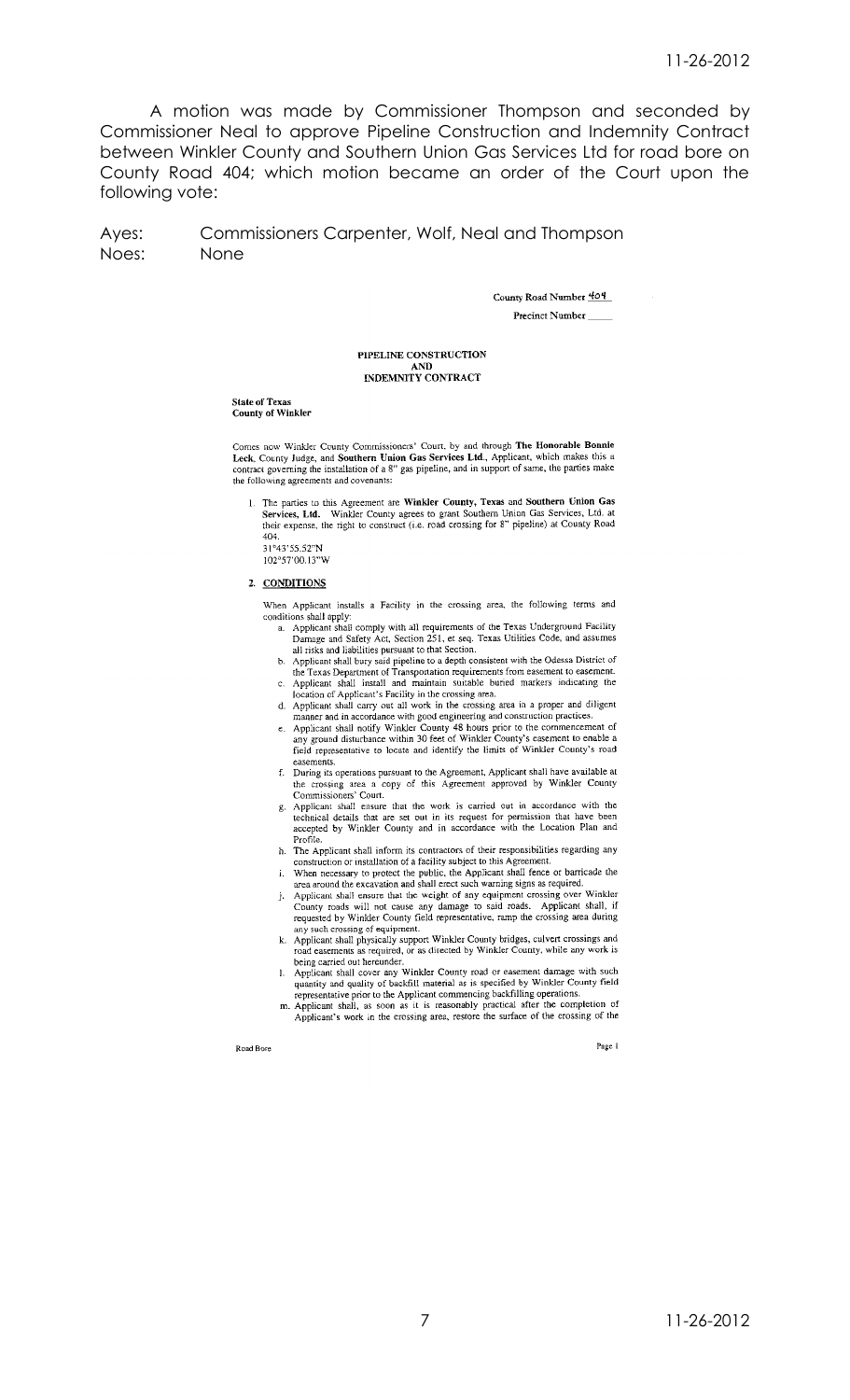### County Road Number

#### **Precinct Number**

area as closely as is practical to the condition in which it existed immediately prior to the work being commenced.<br>
n. In the case of damage to Applicant's Facility in the crossing area or other

- emergency, Applicant shall commence the necessary work and shall forthwith give to Winkler County's field representative verbal notice of such damage or of the energiency and of the necessary work to be conducted, and shall forthwith<br>give written notice to Winkler County.<br>o. The whole of the cost of the work with respect to Applicant's facility in the
- crossing area shall be borne by Applicant.<br>
p. Applicant states, rates and assessments of every<br>
p. Applicant shall be liable for and shall pay all taxes, rates and assessments of every
- Applicant shart our ander to an sinar pay an taxes, takes and assessments or every<br>description whatsoever that may be imposed by any lawful authority by reason of<br>the presence of Applicant's facility in the crossing area, and assessments.
- The costs associated with the location and identification of Southern Union Gas Services, Ltd.'s pipelines or the supervision or monitoring of work in the Set vices, Lucca s piperines or the supervision or monitoring of work in the<br>crossing area shall not be charged to the Applicant's roshot term work. However,<br>if Applicant's work extends past three (3) working days, these e
- of the facility.

#### 3. REMEDY ON DEFAULT

In the case of default by Applicant in carrying out any of the provisions of this Agreement, Winkler County may give notice thereof to Applicant. If Applicant fails to commence to remedy such default with fifteen (15) days

Without restricting or limiting any other remedy which Winkler County may have against<br>Applicant at law or in equity or pursuant to the terms of this Agreement, in the event the<br>Applicant fails to comply with the terms of

#### 4. FURTHER WORK

- a. If, subsequent to the initial work to be undertaken by Applicant for its facility, either Winkler County or Applicant desires to undertake any work in the crossing area, this Agreement shall be deemed to grant consent t
- b. Notwithstanding the foregoing, installation of any facility other than those<br>covered by this Agreement, shall require a separate crossing agreement.
- c. Notwithstanding the foregoing, if emergency work is required by either party, that party shall commence the necessary work and shall forthwith give the other party's field representative verbal notice of the emergency a and shall forthwith give written notice hereof.

#### 5. LIABILITY AND INDEMNITY

Applicant shall

when she is the liable to Winkler County for all loss, damages and expenses which Winkler County may suffer, sustain, pay or incur by reason of any matter or thing arising out of or attributable to any act or omission of A

Road Bore

Page 2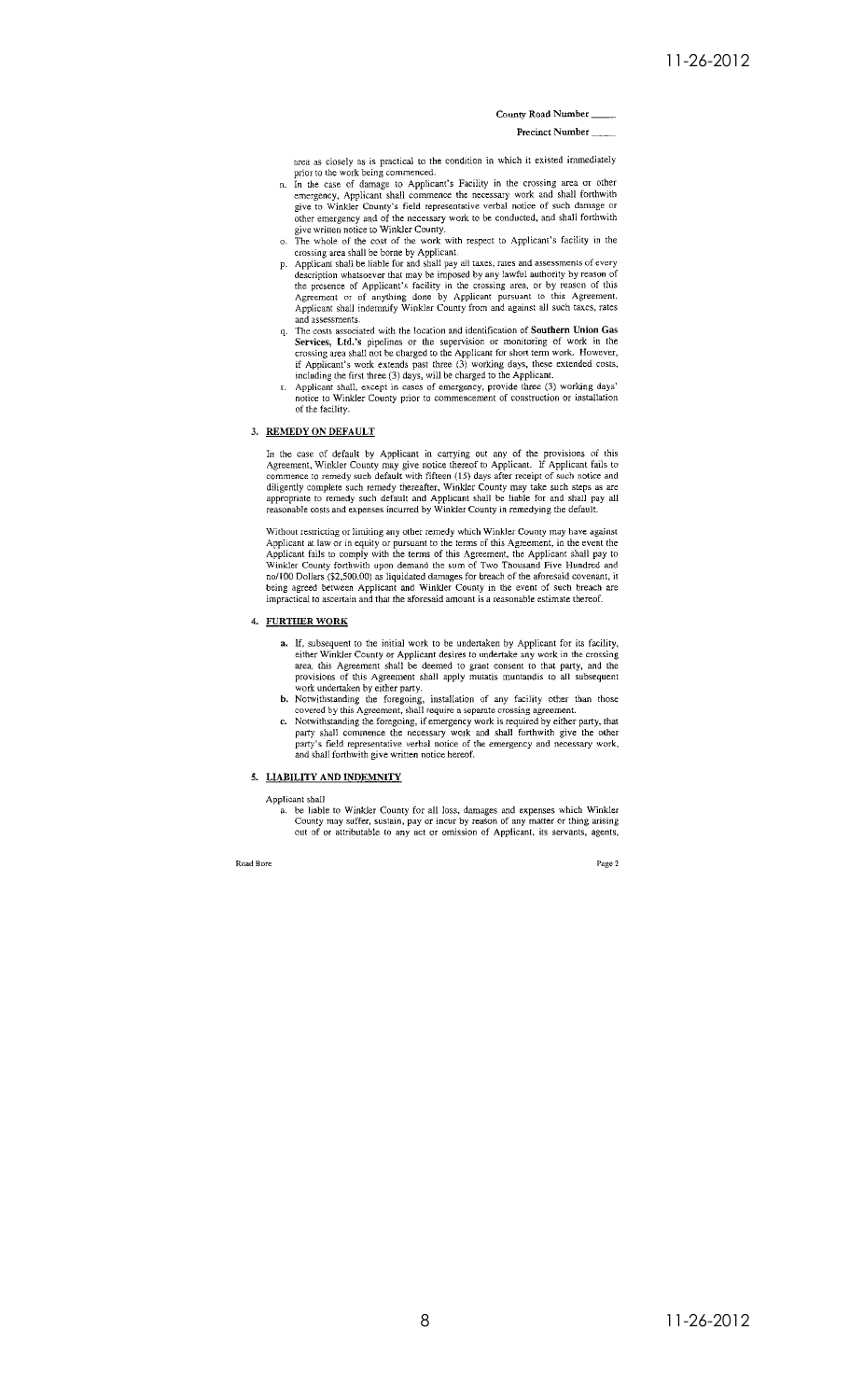#### County Road Number

#### **Precinct Number**

contractors or employees in respect of Applicant's use of the crossing area or by reason of this Agreement, and in addition,

reason of uns Agreement, and in additions, proceedings, claims, demands and costs which may be brought against or suffered by Winkler County or which it  $\mathbf{h}$ ouse when may sustain, pay or incur by reason of any matter or thing arising out of or attributable to any act or omission of Applicant, its servants, agents, contractors or employees in respect of Applicant's construction, use and maintenance of the crossing area or by reason of this Agreement.

#### 6. ASSIGNMENT

Ü,

Neither party shall assign or transfer this Agreement or the rights and privileges hereby<br>granted without the written consent of the other party first had and obtained and such<br>consent shall not be unreasonably withheld. T terms of this Agreement.

- 7. Winkler County does not presume to permit the placement of said line on private land or State highway, and its permission granted hereunder only extends to that portion of said line which travels within the easement of
- Southern Union Gas Services, Ltd. hereby certifies that they hold superior title to either bounter of those between the properties across which stail pieline shall travel, the mineral or fee simple estate in the properties across which stail pieline shall travel, or are beneficiaries of contract with the propert
- **Southern Union Gas Services, Ltd.** hereby agrees to indemnify and save harmless Winkler County, from any liability or damages the County may suffer as the result of the construction, use, maintenance, placement or failure removal.
- 10. If the County, in the enforcement of any part of this Agreement, shall incur necessary expenses, or become obligated to pay attorneys' fees or court costs, Southern Union Gas Services, Ltd. agrees to reimburse the Coun such expenses, attorneys' fees, costs or obligations.
- 11. Should Southern Union Gas Services, Ltd. fail to pay the County within the sixty (60) day period referred to in the foregoing paragraph, Southern Union Gas Services, Ltd. agrees to pay interest at the rate of eighteen Super the permitted by law on the necessary expenses or costs incurred by the County in<br>the enforcement of this contract or on any sums. Southern Union Gas Services, Ltd. is<br>obliged to pay with respect to the matter to whi from the date such expenses or costs are incurred, or such sums are paid by the County.
- 12. The parties agree that the venue for any cause of action filed to enforce or involve the subject matter of this contract shall be in Winkler County, Texas.

**Road Bore** 

Page 3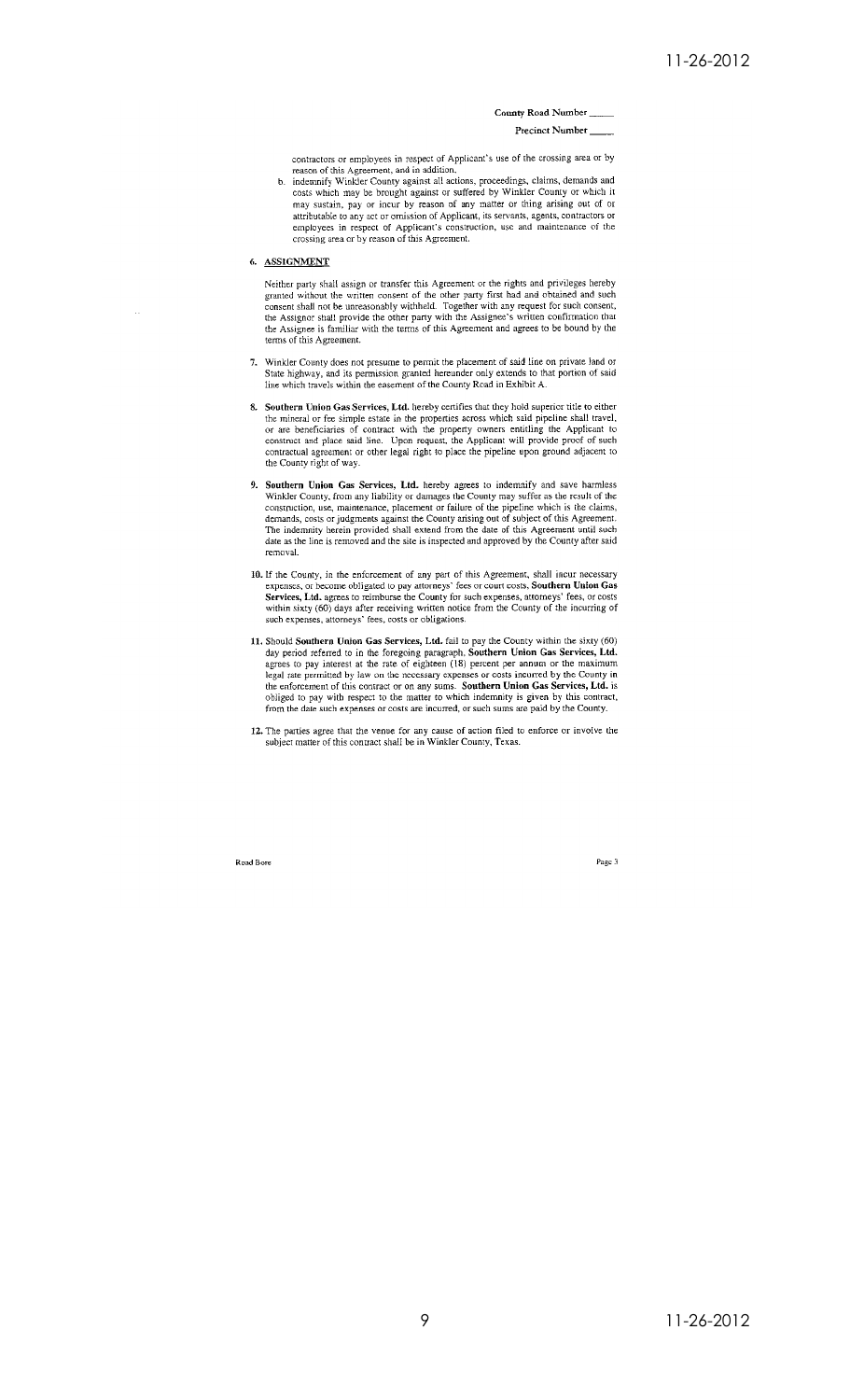County Road Number \_\_\_

Precinct Number

Entry into this contract by the County was authorized by official act of the Winkler<br>County Commissioners' Court taken during a meeting which occurred on the  $\mu$  day<br>of  $\mu$  ...,  $20\mu$  the minutes of which duly reflect

SIGNED AND ENTERED INTO on this the \_\_\_\_\_ day of \_\_\_  $\sim$  20

WINKLER COUNTY

 $By$ <sub>---</sub> **Bonnie Leck** Winkler County Judge

SOUTHERN UNION GAS SERVICES, LTD.

By<br>
Printed Name: James E. Lester<br>
Title: Permit/Office Manager - ETC/Southern<br>
Union Gas Services, Ltd.<br>
Address: 9900 W. I-20 Midland, Texas<br>
Cellular Telephone 850-814-8102<br>
Email: treylester@hotmail.com

Road Bore

Page 4

 $10$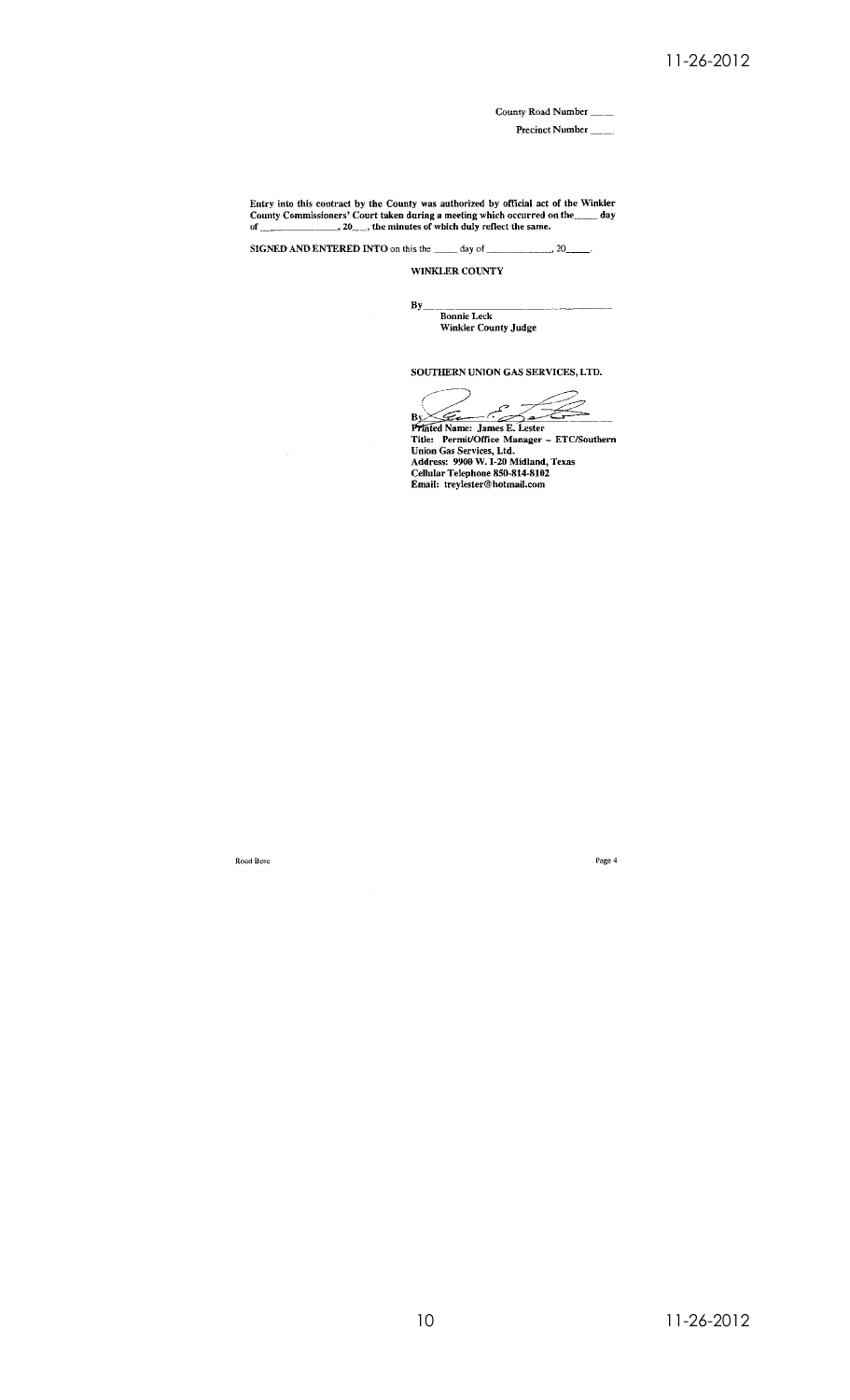

A motion was made by Commissioner Neal and seconded by Commissioner Thompson to table approving Pipeline Construction and Indemnity Contract between Winkler County and BOPCO (Bass Operating and Production Company) for road bore on County Road 306; which motion became an order of the Court upon the following vote:

Ayes: Commissioners Carpenter, Wolf, Neal and Thompson Noes: None

A motion was made by Commissioner Neal and seconded by Commissioner Thompson to approve payment in the amount of \$1,650.00 to Beth Lee Insurance Agency, Inc. for accident insurance for Kermit Volunteer Fire Department (\$850.00) and Wink Volunteer Fire Department (\$850.00) from budgeted funds; which motion became an order of the Court upon the following vote:

Ayes: Commissioners Carpenter, Wolf, Neal and Thompson Noes: None

At 10:10 o'clock A.M., the Court entered into Executive Session in accordance with Section 551.071, Government Code, V.T.C.A., to consult with counsel concerning contemplated litigation regarding county equipment repair. The Court returned to open session with the following action being taken:

A motion was made by Commissioner Neal and seconded by Commissioner Thompson to proceed with lawsuit if no action is immediately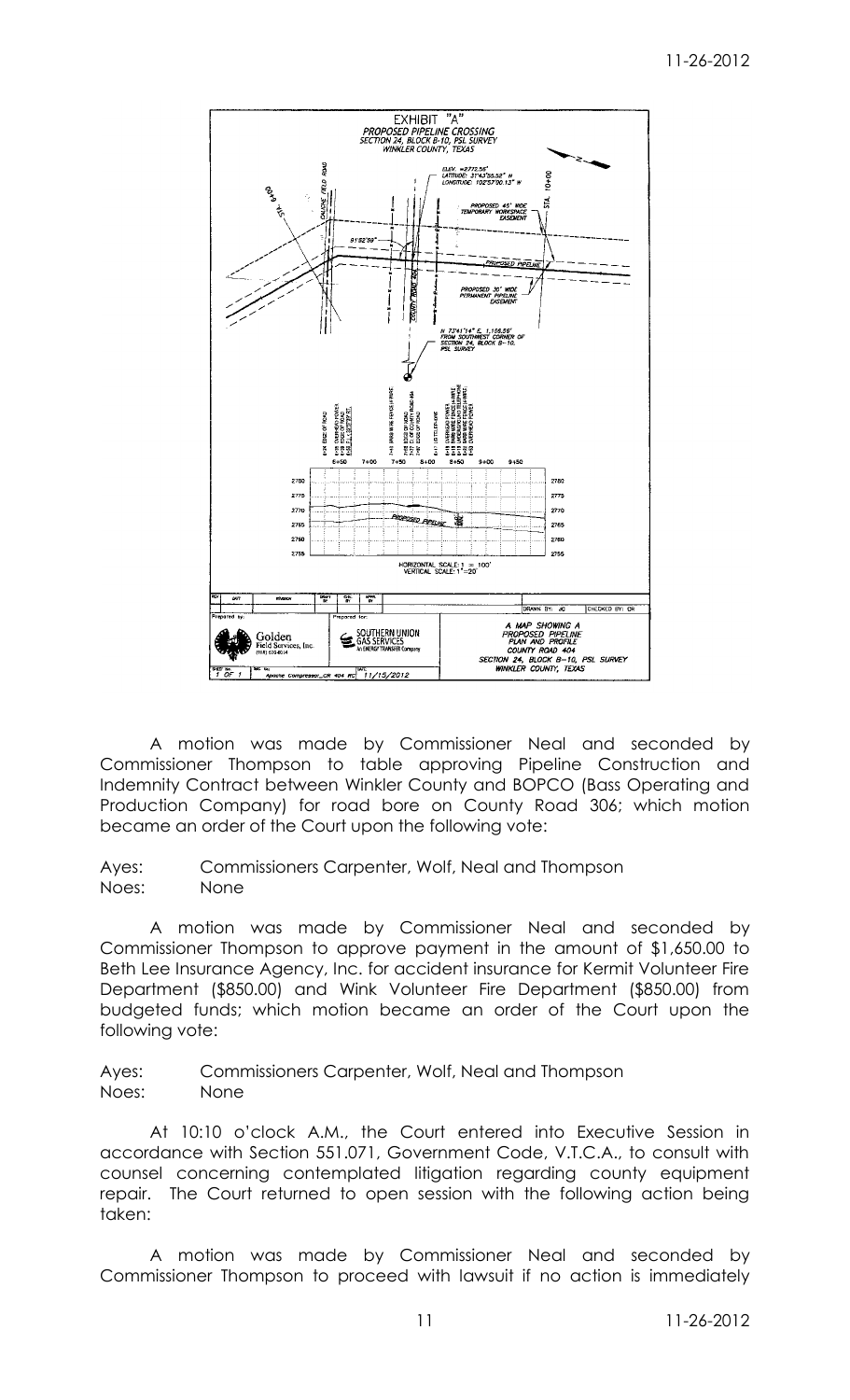taken by McCoy Miller and the Phoenix Group to determine problem with and repair ambulance; which motion became an order of the Court upon the following vote:

Ayes: Commissioners Carpenter, Wolf, Neal and Thompson Noes: None

At 10:22 o'clock A.M., the Court entered into Executive Session in accordance with Section 551.071, Government Code, V.T.C.A., to consult with counsel concerning contemplated litigation concerning unpaid insurance claims. The Court returned to open session at 11:30 o'clock A.M. with the following action being taken:

A motion was made by Commissioner Neal and seconded by Commissioner Thompson to retain Robert Scogin, Attorney at Law, to represent County in litigation concerning unpaid insurance claims; which motion became an order of the Court upon the following vote:

Ayes: Commissioners Carpenter, Wolf, Neal and Thompson Noes: None

A motion was made by Commissioner Neal and seconded by Commissioner Thompson to receive Monthly Report of County Treasurer; which motion became an order of the Court upon the following vote: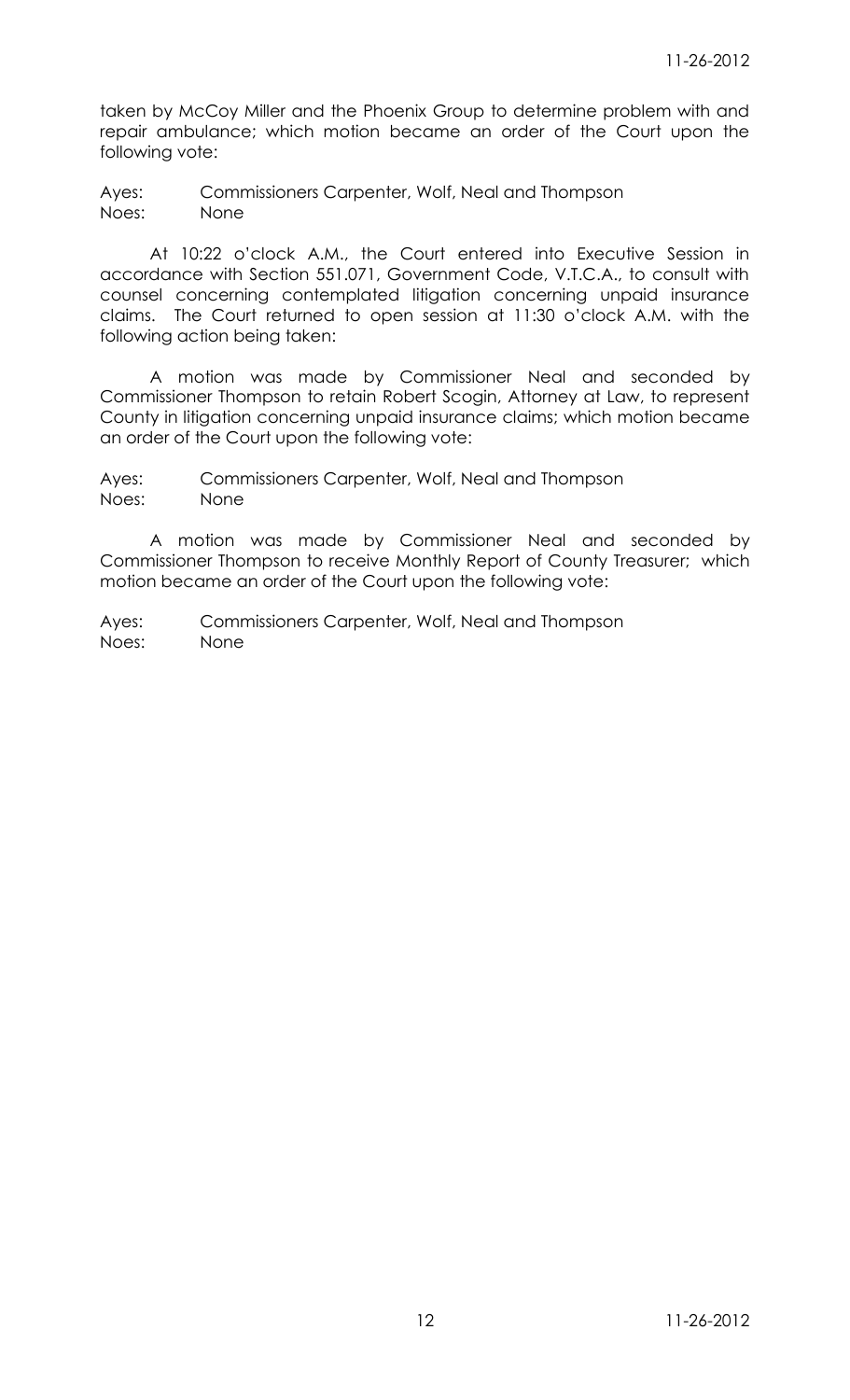### **WINKLER COUNTY TREASURER'S REPORT** EULONDA EVEREST

### $31-Oct-12$

| <b>Balances</b>                                                                                 | \$       | 468,531.31                        |          |              |  |  |
|-------------------------------------------------------------------------------------------------|----------|-----------------------------------|----------|--------------|--|--|
| <b>REVENUE DEPOSITS</b><br><b>LESS SERVICE CHARGE</b>                                           | \$<br>\$ | 1,424,436.69<br>(70.00)           |          |              |  |  |
| <b>LESS BANK ERROR</b>                                                                          |          |                                   |          |              |  |  |
| <b>Amount Paid</b>                                                                              |          |                                   |          |              |  |  |
| <b>Accounts Payable</b>                                                                         |          |                                   | \$       | 804,416.39   |  |  |
| Payroll                                                                                         |          |                                   | \$       | 211,054.99   |  |  |
| Jury                                                                                            |          |                                   | \$       | 400.00       |  |  |
| <b>Fica</b>                                                                                     |          |                                   |          | 131,093.12   |  |  |
| <b>Wire Transfers-CSCD</b>                                                                      |          |                                   | \$<br>\$ | 36.46        |  |  |
| <b>Child Support</b>                                                                            |          |                                   | \$       | 426.46       |  |  |
| <b>Wire Transfers-Park</b>                                                                      |          |                                   |          |              |  |  |
| <b>Wire Transfers-Tx Pool</b>                                                                   |          |                                   |          |              |  |  |
| <b>Wire Transfers-TCDRS</b>                                                                     |          |                                   |          |              |  |  |
| <b>Tx Dept Crim Justice</b>                                                                     |          |                                   |          |              |  |  |
| Prognosis Info<br><b>AMOUNT TO BALANCE</b>                                                      |          |                                   | \$       | 19,000.00    |  |  |
|                                                                                                 |          |                                   | \$       | 726,470.58   |  |  |
|                                                                                                 |          |                                   |          |              |  |  |
|                                                                                                 | \$       | 1,892,898.00                      | \$       | 1,892,898.00 |  |  |
|                                                                                                 |          |                                   |          |              |  |  |
|                                                                                                 |          | Eulonda Everest, County Treasurer |          |              |  |  |
| <b>STATE OF TEXAS</b>                                                                           |          |                                   |          |              |  |  |
| <b>COUNTY OF WINKLER</b>                                                                        |          |                                   |          |              |  |  |
|                                                                                                 |          |                                   |          |              |  |  |
| SUBSCRIBED AND SWORN to before me on the $\frac{C_1}{C_2}$<br>day                               |          |                                   |          |              |  |  |
| <u>November</u><br>оf<br>2012                                                                   |          |                                   |          |              |  |  |
| Readur (1)<br>Renee Treadwell<br>NOTARY PUBLIC<br><b>Winkler County, Texas</b><br>Mv Commission |          |                                   |          |              |  |  |

There were no hospital software project claims for the Court to consider at this time.

A motion was made by Commissioner Wolf and seconded by Commissioner Carpenter to approve payroll; which motion became an order of the Court upon the following vote:

Ayes: Commissioners Carpenter, Wolf, Neal and Thompson Noes: None

A motion was made by Commissioner Neal and seconded by Commissioner Wolf to approve the following line item adjustment(s):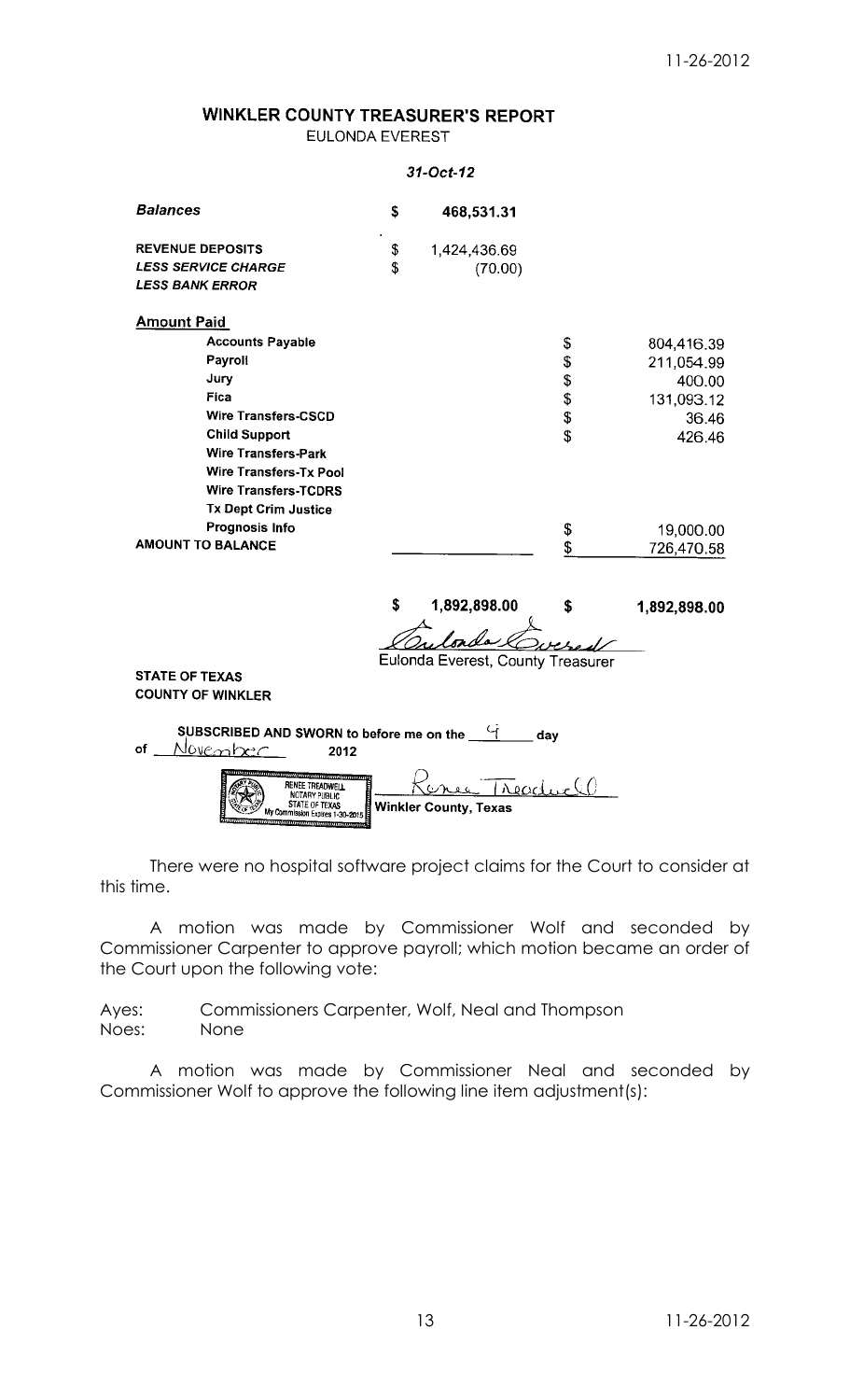### **WINKLER COUNTY** LINE ITEM ADUSTMENTS **NOVEMBER 26, 2012**

| KCC                                                        |                                                              |     |                          |    |             |
|------------------------------------------------------------|--------------------------------------------------------------|-----|--------------------------|----|-------------|
| 10-204-090                                                 | MAINTENANCE                                                  | Ś   | 1,000.00                 |    |             |
| 10-204-050                                                 | UTILITIES                                                    |     |                          | \$ | 1,000.00    |
|                                                            | AMD-UTILITIES TO MAINTENANCE                                 |     |                          |    |             |
|                                                            |                                                              |     |                          |    |             |
|                                                            | KERMIT SWIMMING POOL                                         |     |                          |    |             |
| 10-208-020 SALARIES                                        |                                                              | \$  | 3,000.00                 |    |             |
| 10-210-090                                                 | <b>MAINT EQUIPMENT</b>                                       |     |                          | Ş. | 1,000.00    |
| 10-210-050                                                 | UTILITIES                                                    |     |                          | Ś. | 2,000.00    |
|                                                            | AMD-MAINT EQUIPMENT & UTILITIES TO SALARIES                  |     |                          |    |             |
|                                                            |                                                              |     |                          |    |             |
|                                                            | <b>KERMIT SWIMMING POOL</b>                                  |     |                          |    |             |
| 10-208-050                                                 | <b>K POOL UTILITIES</b>                                      | \$  | 2,500.00                 |    |             |
| 10-209-050                                                 | K PARK UTILITIES                                             |     |                          | Ś  | 2,500.00    |
|                                                            | AMD-K PARK UTILITIES TO K POOL UTILITIES                     |     |                          |    |             |
|                                                            |                                                              |     |                          |    |             |
| WINK SWIMMING POOL                                         |                                                              |     |                          |    |             |
| 10-211-020                                                 | SALARIES                                                     | \$  | 450.00                   |    |             |
| 10-211-050                                                 | UTILITIES                                                    |     |                          | \$ | 450.00      |
|                                                            | AMD-UTILITIES TO SALARIES                                    |     |                          |    |             |
|                                                            |                                                              |     |                          |    |             |
| <b>COUNTY COURT</b>                                        |                                                              |     |                          |    |             |
|                                                            | 10-228-100 DOCKET EXPENSE                                    | \$  | 25.00                    |    |             |
|                                                            | 10-228-068 PROF EVALUATIONS                                  |     |                          | \$ | 25.00       |
|                                                            | AMD-PROF EVALUATIONS TO DOCKET EXPENSE                       |     |                          |    |             |
|                                                            |                                                              |     |                          |    |             |
| <b>HUMAN RESOURCES</b>                                     |                                                              |     |                          |    |             |
| 10-238-030                                                 | <b>SUPPLIES</b>                                              | \$  | 400.00                   |    |             |
| 10-238-070                                                 | TRAVEL                                                       |     |                          | \$ | 400.00      |
|                                                            | AMD-TRAVEL TO SUPPLIES                                       |     |                          |    |             |
|                                                            |                                                              |     |                          |    |             |
| DATA PROCESSING                                            |                                                              |     |                          |    |             |
| 10-240-030 SUPPLIES                                        |                                                              | Ś   | 500.00                   |    |             |
|                                                            | 10-240-080 EQUIPMENT                                         |     |                          | \$ | 500.00      |
|                                                            | AMD-EQUIPMENT TO SUPPLIES                                    |     |                          |    |             |
|                                                            |                                                              |     |                          |    |             |
| <b>COUNTY ATTORNEY</b>                                     |                                                              |     |                          |    |             |
| 10-401-040                                                 | <b>TELEPHONE</b>                                             | Ś   | 125.00                   |    |             |
| 10-401-021                                                 | <b>SAL HOT CK</b>                                            |     |                          | \$ | 125.00      |
|                                                            | AMD-SAL HOT CK TO TELEPHONE                                  |     |                          |    |             |
|                                                            |                                                              |     |                          |    |             |
|                                                            |                                                              |     | <b>WINKLER COUNTY</b>    |    |             |
|                                                            |                                                              |     | LINE ITEM ADUSTMENTS     |    |             |
| <b>COUNTY CLERK</b>                                        |                                                              |     | <b>NOVEMBER 26, 2012</b> |    |             |
|                                                            | 10-402-040 TELEPHONE                                         | \$  | 125.00                   |    |             |
| 10-402-100 POSTAGE                                         |                                                              | \$  | 100.00                   |    |             |
|                                                            | 10-402-186 ELECTION EXPENSE                                  |     |                          | \$ | 225.00      |
|                                                            | AMD-ELECTION EXPENSE TO TELEPHONE AND POSTAGE                |     |                          |    |             |
|                                                            |                                                              |     |                          |    |             |
| <b>TAX ASSESSOR</b>                                        |                                                              |     |                          |    |             |
|                                                            | 10-405-040 TELEPHONE                                         | \$  | 500.00                   |    |             |
|                                                            | 10-405-108 TAX ROLL PREP                                     |     |                          | \$ | 500.00      |
|                                                            | AMD-TAX ROLL PREP TO TELEPHONE                               |     |                          |    |             |
|                                                            |                                                              |     |                          |    |             |
| <b>GOLF COURSE</b>                                         |                                                              |     |                          |    |             |
|                                                            | 10-230-080 CAPITAL EXPENDITURES                              | \$. | 25,000.00                |    |             |
|                                                            | 10-230-083 CONTINGENCY                                       |     |                          |    | \$25,000.00 |
|                                                            | AMD-CONTINGENCY TO CAPITAL EXPENDITURES FOR PRO SHOP REMODEL |     |                          |    |             |
|                                                            |                                                              |     |                          |    |             |
| WVFD                                                       |                                                              |     |                          |    |             |
|                                                            | 10-230-080 CAPITAL EXPENDITURES                              | S.  | 20,000.00                |    |             |
|                                                            | 10-230-083 CONTINGENCY                                       |     |                          |    | \$20,000.00 |
| AMD-CONTINGENCY TO CAPITAL EXPENDITURES FOR BACK UP PUMPER |                                                              |     |                          |    |             |
|                                                            |                                                              |     |                          |    |             |

which motion became an order of the Court upon the following vote: